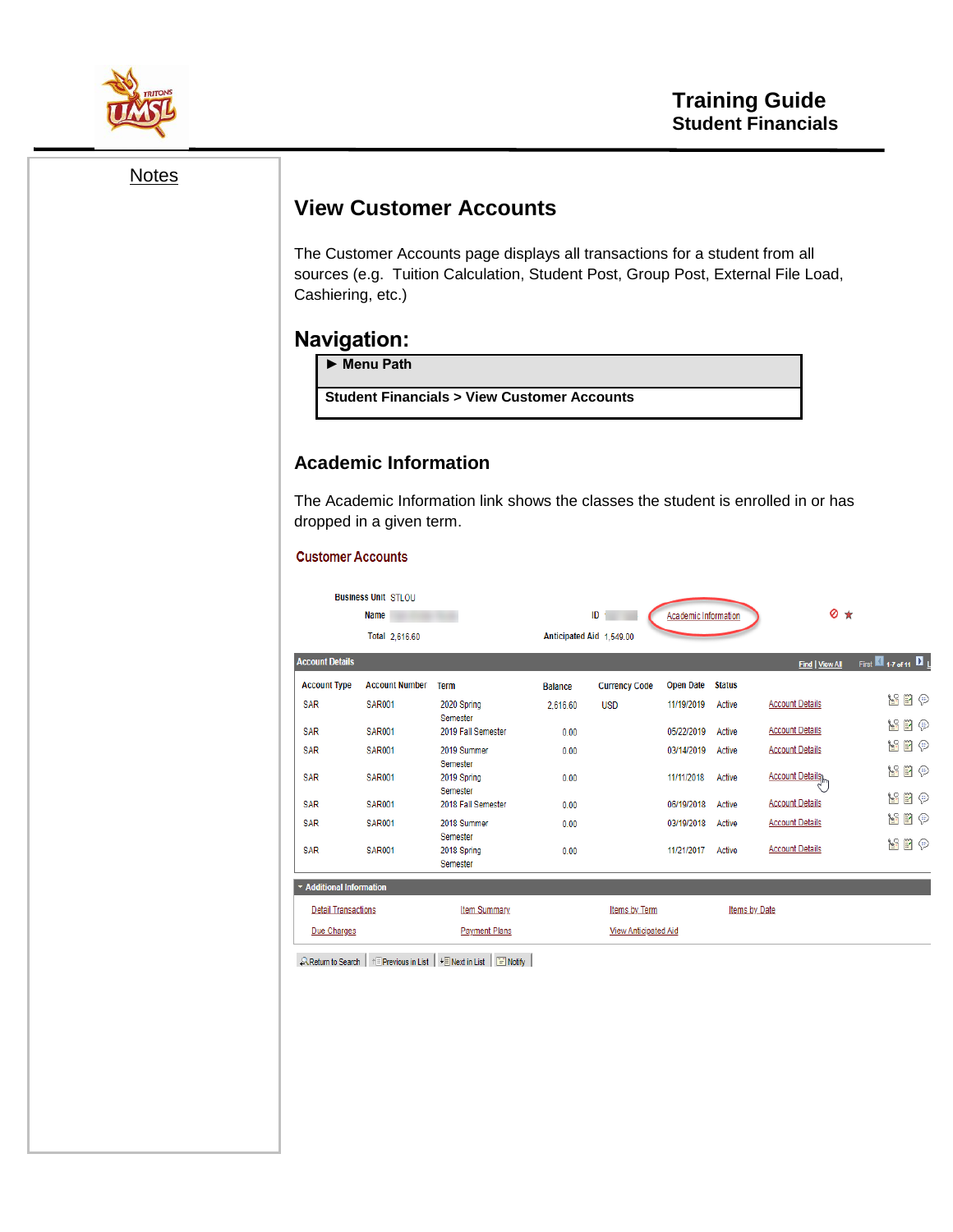# **Notes**

Click the **Enrollment** link at the end of the Term you wish to view:

|                                    | <b>Academic Information</b> |                                         |       |                 |                                       |                  |                        |               |                    |                                      |
|------------------------------------|-----------------------------|-----------------------------------------|-------|-----------------|---------------------------------------|------------------|------------------------|---------------|--------------------|--------------------------------------|
| <b>BioDemo Data</b>                |                             |                                         |       |                 |                                       |                  |                        |               |                    |                                      |
|                                    |                             | $\mathbf{D}$ $\mathbf{D}$               | Name  | ---             |                                       |                  |                        |               |                    |                                      |
|                                    | Campus ID                   |                                         |       | Gender Female   |                                       |                  |                        |               |                    |                                      |
| Citizenship                        |                             |                                         |       | Find   View All | First <b>E</b> 1 at 1 Last National D |                  |                        |               | Find   View All    | First <b>Ell</b> sure El Lust        |
| Country                            |                             | Description                             |       |                 |                                       | NID Type         |                        |               | <b>National ID</b> |                                      |
| <b>United States</b>               |                             | Native                                  |       |                 |                                       |                  | Social Security Number |               | 340780379          |                                      |
| Career Term Data                   |                             |                                         |       |                 |                                       |                  |                        |               | Find   View All    | First <b>El</b> salato <b>El</b> Les |
|                                    | Career                      | Primary Program Residency Tuition Group |       |                 | <b>Units</b>                          | <b>Tot Units</b> | Level                  | Academic Load |                    |                                      |
|                                    |                             | Arts & Sci                              | Metro |                 | 0.000                                 | 115,000          | Senior                 | No Units      | Academic Plan      | Enrolment                            |
|                                    | <b>UGRD</b>                 |                                         |       | <b>UGRD</b>     | 6.000                                 | 115,000          | Senior                 | Half-Time     | Academic Plan      | Enrolment                            |
|                                    | <b>UGRD</b>                 | Arts & Sci                              | Metro |                 |                                       |                  |                        |               |                    |                                      |
| Term<br>SS2020<br>SP2020<br>FS2019 | <b>UGRD</b>                 | Arts & Sci                              | Metro | <b>UGRD</b>     | 6.000                                 | 110,000          | Senior                 | Hall-Time     | Academic Plan      | Enrolment                            |

Here you can see various information including Class Number, Session, Status, Add and Drop Dates, and whether it is an Online or In-Seat class.

|                            | <b>Enrollment Summary</b> |                        |                                    |                |                |                 |                  |                                           |                         |                       |                                                                                    |                   |
|----------------------------|---------------------------|------------------------|------------------------------------|----------------|----------------|-----------------|------------------|-------------------------------------------|-------------------------|-----------------------|------------------------------------------------------------------------------------|-------------------|
|                            | ID                        |                        | Name                               |                |                |                 |                  |                                           |                         |                       |                                                                                    |                   |
| <b>Enrollment Detail</b>   |                           |                        |                                    |                |                |                 |                  |                                           |                         |                       | First $\blacksquare$ 1-5 of 6 $\blacksquare$ Last<br>Personalize   Find   View All |                   |
| <b>Details</b><br>II Dates | $\Box$                    |                        |                                    |                |                |                 |                  |                                           |                         |                       |                                                                                    |                   |
| Subject                    | Catalog                   | <b>Class</b><br>Number | Description                        | <b>Session</b> | <b>Status</b>  | <b>Add Date</b> | <b>Drop Date</b> | <b>Drop Reason</b>                        | <b>Bill Units Basis</b> |                       | Component                                                                          | <b>Class Info</b> |
| 1 POL SCI                  | 1100                      |                        | 10578 Intro Amer Politics          | Eight Wk 2     | <b>Dropped</b> |                 |                  | 01/22/2019 03/17/2019 Administrative Drop |                         | 3.00 Graded           | Internet                                                                           | <b>Class Info</b> |
| 2 PSYCH                    | 4398                      |                        | 11803 Child Maltreat: MDT Approach | Regular        | Enrolled       | 01/22/2019      |                  |                                           |                         | 3.00 Graded           | Lecture                                                                            | <b>Class Info</b> |
|                            | 2201                      |                        | 11670 Psychological Statistics     | Regular        | Enrolled       | 01/22/2019      |                  |                                           |                         | Non-Graded Laboratory |                                                                                    | Class Info        |
|                            |                           |                        | 13199 Emotions and the Brain       | Regular        | Enrolled       | 01/22/2019      |                  |                                           |                         | 3.00 Graded           | Lecture                                                                            | Class Info        |
| 3 PSYCH<br>4 PSYCH         | 4350                      |                        |                                    |                | Enrolled       | 01/22/2019      |                  |                                           |                         | 3.00 Graded           | Recitation/Seminar/Discussion Class Info                                           |                   |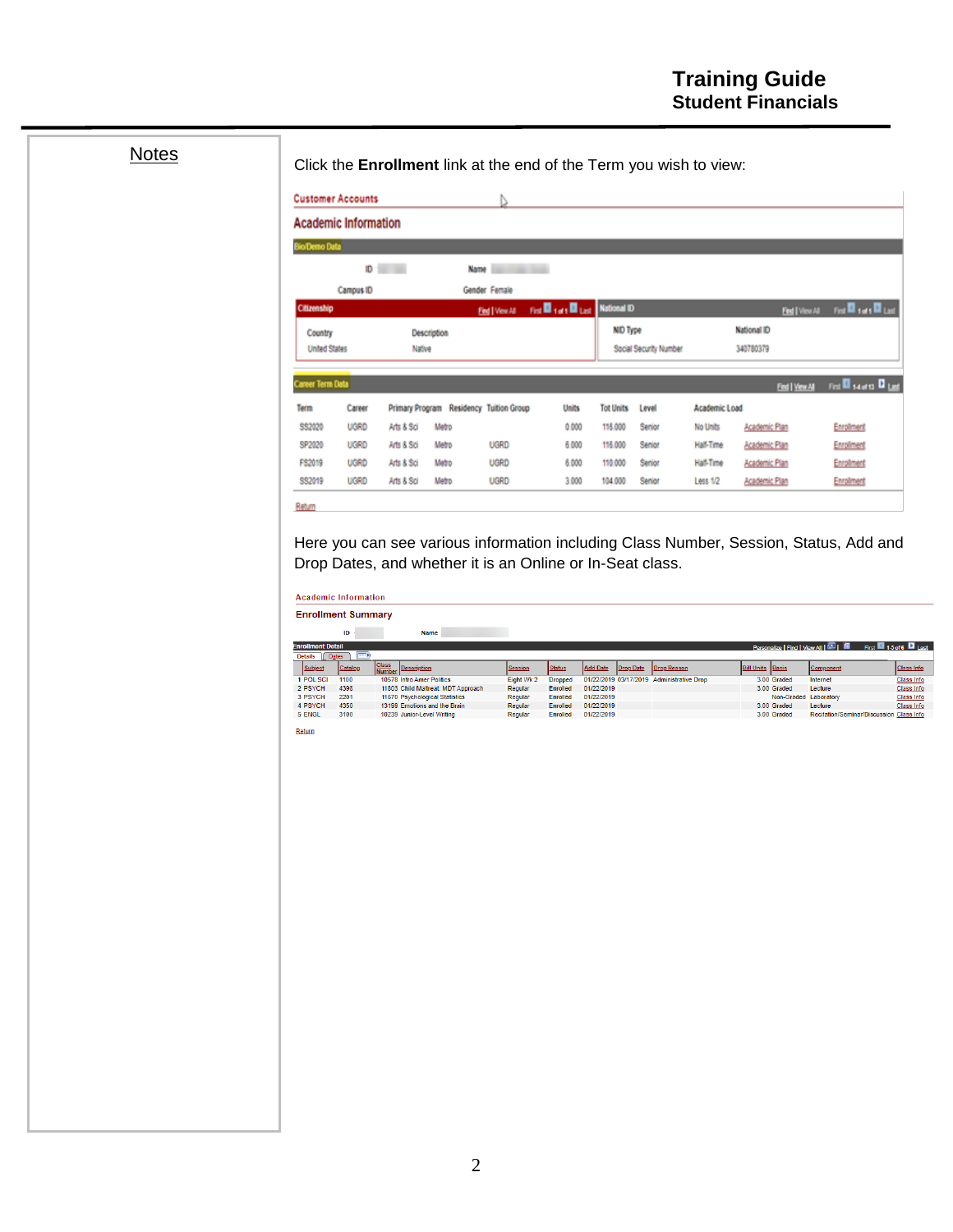## **Training Guide Student Financials**

|                                                             | <b>Service Indicators</b>                                                                           |                                                                                                                                                                    |                              |                                          |                                                           |                        |                                                           |                          | <b>Notes</b> |
|-------------------------------------------------------------|-----------------------------------------------------------------------------------------------------|--------------------------------------------------------------------------------------------------------------------------------------------------------------------|------------------------------|------------------------------------------|-----------------------------------------------------------|------------------------|-----------------------------------------------------------|--------------------------|--------------|
|                                                             |                                                                                                     | Service Indicators identify important information. Negative Service Indictors are viewable<br>by the student where Positive Indicators are only viewable to Staff. |                              |                                          |                                                           |                        |                                                           |                          |              |
|                                                             | Cxx - Cashier's Office<br>Fxx - Financial Aid Office<br>Gxx - Graduate School<br>Rxx - Registration | The departments with the most common Service Indicators include:                                                                                                   |                              |                                          |                                                           |                        |                                                           |                          |              |
|                                                             | <b>Customer Accounts</b>                                                                            |                                                                                                                                                                    |                              |                                          |                                                           |                        |                                                           |                          |              |
| じ                                                           | <b>Business Unit STLOU</b><br>Name<br>Total 1,497.14                                                |                                                                                                                                                                    | ID<br>Anticipated Aid 0.00   |                                          | <b>Academic Information</b>                               |                        |                                                           |                          |              |
| <b>Account Details</b><br><b>Account Type</b><br><b>SAR</b> | <b>Account Number</b><br><b>SAR001</b>                                                              | <b>Term</b><br>2019 Spring<br>Semester                                                                                                                             | <b>Balance</b><br>1,497.14   | <b>Currency Code</b><br><b>USD</b>       | <b>Open Date</b><br><b>Status</b><br>01/23/2019<br>Active | <b>Account Details</b> | <b>Find</b>                                               | MFO                      |              |
| <b>Display</b><br>Ŧ                                         | <b>Effect All</b><br><b>Add Service Indicator</b><br><b>Service Indicator Summary</b>               | ▼∣                                                                                                                                                                 |                              | Institution Univ of Missouri - St. Louis |                                                           | ▼                      | Refresh <sup> ?</sup><br>Personalize   Find   View 10   E | First <b>K</b>           |              |
| Code                                                        | <b>Code Description</b>                                                                             | <b>Reason Description</b>                                                                                                                                          | <b>Institution</b>           | <b>Start Term</b>                        |                                                           | <u>End Term</u>        | <b>End Term</b><br><b>Description</b>                     | <b>Start Date</b>        |              |
| C <sub>02</sub>                                             | <b>Past Due Student</b><br><b>Acct Balance</b>                                                      | <b>PSTDU</b>                                                                                                                                                       | <b>STLOU</b>                 |                                          |                                                           |                        |                                                           | 08/16/2019               |              |
| C11                                                         | Past Due-No Future<br>Term Reg                                                                      | Past Due                                                                                                                                                           | <b>STLOU</b>                 |                                          |                                                           |                        |                                                           | 08/16/2019               |              |
| C <sub>77</sub>                                             | <b>Prior Balance</b><br>Worksheet                                                                   | Allowed                                                                                                                                                            | <b>STLOU</b>                 | 4827                                     | SP2020                                                    | 4827                   | SP2020                                                    | 10/30/2019               |              |
| CD1                                                         | <b>Direct Deposit</b><br><b>Update Needed</b>                                                       | <b>Direct Deposit Not</b><br>Setup                                                                                                                                 | <b>STLOU</b>                 |                                          |                                                           |                        |                                                           | 06/03/2019               |              |
| CPE<br>R <sub>04</sub>                                      | Permits Available<br>Advisina                                                                       | <b>Parking Permit</b><br><b>Advising Required</b>                                                                                                                  | <b>STLOU</b><br><b>STLOU</b> | 4743<br>4835                             | FS2019<br>SS2020                                          | 4835                   | SS2020                                                    | 07/08/2019<br>11/26/2019 |              |
| R95                                                         | 390                                                                                                 | Lawful Presence HB ISIR record loaded in<br>FA                                                                                                                     | <b>STLOU</b>                 |                                          |                                                           |                        |                                                           | 05/09/2019               |              |
| <b>TBR</b>                                                  |                                                                                                     | TB Risk Assessment Proof of TB vacination STLOU                                                                                                                    |                              |                                          |                                                           |                        |                                                           | 08/19/2019               |              |
| TL9                                                         | Not Anymore<br>Training                                                                             | <b>Title IX Training</b><br>Needed                                                                                                                                 | <b>STLOU</b>                 |                                          |                                                           |                        |                                                           | 12/09/2015               |              |
|                                                             |                                                                                                     |                                                                                                                                                                    |                              |                                          |                                                           |                        |                                                           |                          |              |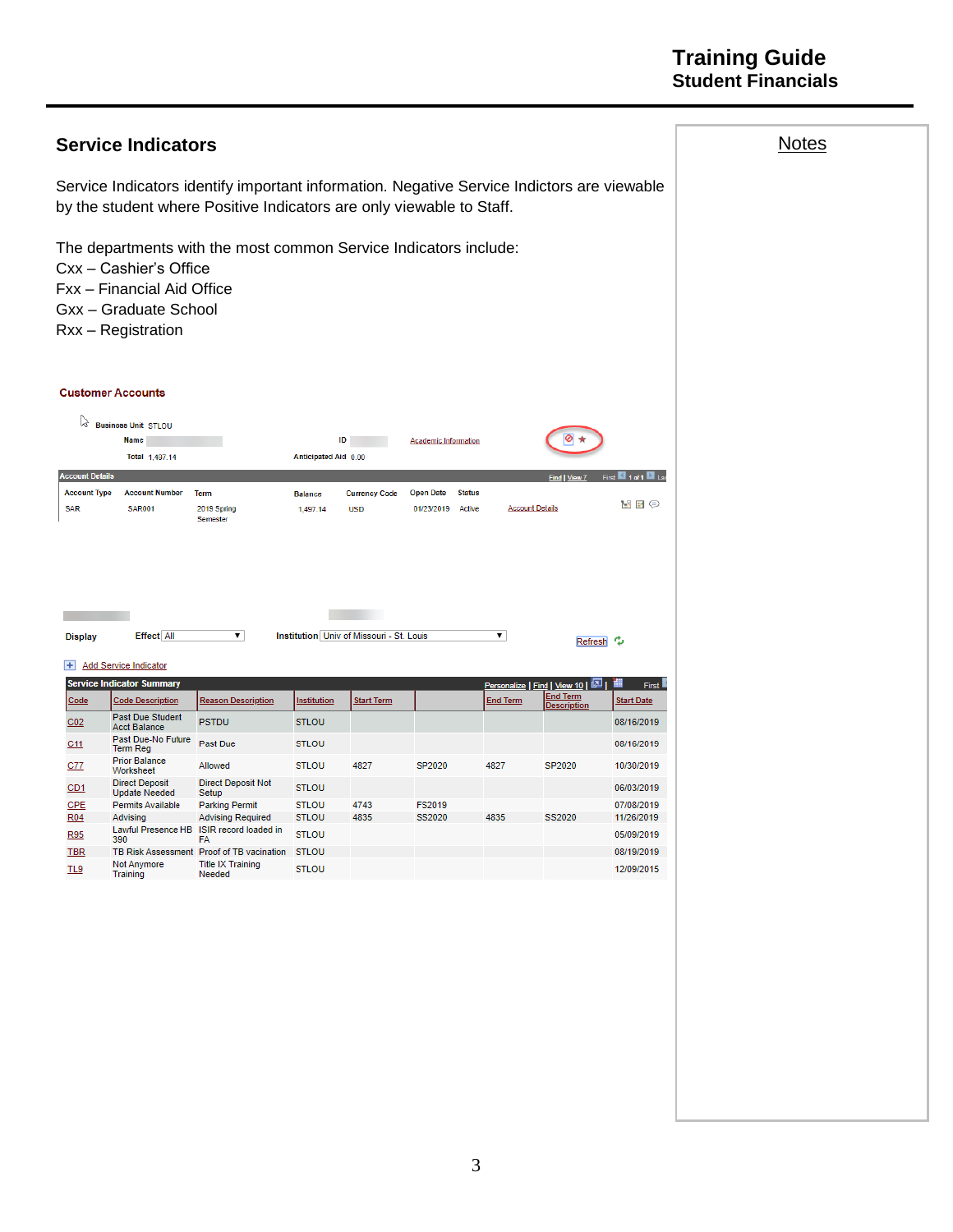| <b>Notes</b> |                             | <b>Account Details</b>             |                                |                          |                             |                             |                      | The Account Details page displays assessments, payments, grants, scholarships, etc.     |                           |
|--------------|-----------------------------|------------------------------------|--------------------------------|--------------------------|-----------------------------|-----------------------------|----------------------|-----------------------------------------------------------------------------------------|---------------------------|
|              |                             | for a specific account.            |                                |                          |                             |                             |                      | On the Account Details page, click View All so that you can see all of the transactions |                           |
|              | <b>Customer Accounts</b>    |                                    |                                |                          |                             |                             |                      |                                                                                         |                           |
|              |                             | <b>Business Unit STLOU</b>         |                                |                          |                             |                             |                      |                                                                                         |                           |
|              |                             | Name                               |                                |                          | ID                          | <b>Academic Information</b> |                      | $\circ$ $\star$                                                                         |                           |
|              | <b>Account Details</b>      | Total 2,616.60                     |                                | Anticipated Aid 1,549.00 |                             |                             |                      |                                                                                         | First 1-7 of 11 2 Last    |
|              | <b>Account Type</b>         | <b>Account Number Term</b>         |                                | <b>Balance</b>           | <b>Currency Code</b>        | Open Date Status            |                      | Find   View All                                                                         |                           |
|              | <b>SAR</b>                  | <b>SAR001</b>                      | 2020 Spring                    | 2,616.60                 | <b>USD</b>                  | 11/19/2019                  | Active               | <b>Account Details</b>                                                                  | Y B O                     |
|              | SAR                         | <b>SAR001</b>                      | Semester<br>2019 Fall Semester | 0.00                     |                             | 05/22/2019                  | Active               | <b>Account Details</b>                                                                  | <b>ME 9</b>               |
|              | <b>SAR</b>                  | <b>SAR001</b>                      | 2019 Summer                    | 0.00                     |                             | 03/14/2019                  | Active               | <b>Account Details</b>                                                                  | <u>v</u> p p              |
|              | SAR                         | <b>SAR001</b>                      | Semester<br>2019 Spring        | 0.00                     |                             | 11/11/2018                  | Active               | <b>Account Details</b>                                                                  | <b>ME 0</b>               |
|              | <b>SAR</b>                  | <b>SAR001</b>                      | Semester<br>2018 Fall Semester | 0.00                     |                             | 06/19/2018                  | Active               | <b>Account Details</b>                                                                  | Y B O                     |
|              | <b>SAR</b>                  | <b>SAR001</b>                      | 2018 Summer                    | 0.00                     |                             | 03/19/2018                  | Active               | <b>Account Details</b>                                                                  | $\mathbf{N} \otimes$      |
|              | <b>SAR</b>                  | <b>SAR001</b>                      | Semester<br>2018 Spring        | 0.00                     |                             | 11/21/2017                  | Active               | <b>Account Details</b>                                                                  | y i o                     |
|              | * Additional Information    |                                    | Semester                       |                          |                             |                             |                      |                                                                                         |                           |
|              | <b>Detail Transactions</b>  |                                    | <b>Item Summary</b>            |                          | Items by Term               |                             | <b>Items by Date</b> |                                                                                         |                           |
|              | Due Charges                 |                                    | <b>Payment Plans</b>           |                          | <b>View Anticipated Aid</b> |                             |                      |                                                                                         |                           |
|              |                             |                                    |                                |                          |                             |                             |                      |                                                                                         |                           |
|              | <b>Account Details</b>      |                                    |                                |                          |                             |                             |                      |                                                                                         |                           |
|              |                             | ID<br><b>Account Number SAR001</b> | SP2019                         |                          |                             |                             |                      | <b>Business Unit STLOU</b><br><b>Account Balance</b>                                    |                           |
|              |                             |                                    |                                |                          |                             |                             |                      |                                                                                         | 0.00                      |
|              | <b>Debits</b><br>Details    | 3,455.20                           | <b>Credits</b>                 | $-3,455.20$              | <b>Applied</b>              | 3,455.20                    |                      | <b>Unapplied</b>                                                                        | 0.00<br>Find   View 3 Fin |
|              | ltem                        |                                    | <b>Class</b><br>Term           |                          | <b>Taxes</b>                | <b>Amount Incl Tax</b>      |                      | <b>Balance</b> Installment ID Last Activity Date                                        |                           |
|              | <b>Federal Pell Grant</b>   |                                    | SP2019                         |                          |                             | $-1,524.00$                 | 0.00                 | 01/14/2019                                                                              | <b>Item Details</b>       |
|              | <b>University Bookstore</b> |                                    | SP2019                         |                          |                             | 73.20                       | 0.00                 | 01/09/2019                                                                              | <b>Item Details</b>       |
|              | Arts and Sciences Supp Fee  |                                    | SP2019                         |                          |                             | 83.20                       | 0.00                 | 11/11/2018                                                                              | <b>Item Details</b>       |
|              | Online Supp Fee-100-A&S     |                                    | SP2019                         |                          |                             | 498.40                      | 0.00                 | 11/11/2018                                                                              | <b>Item Details</b>       |
|              | Tuition-Undergraduate-Metro |                                    | SP2019                         |                          |                             | 2,797.60                    | 0.00                 | 11/11/2018                                                                              | <b>Item Details</b>       |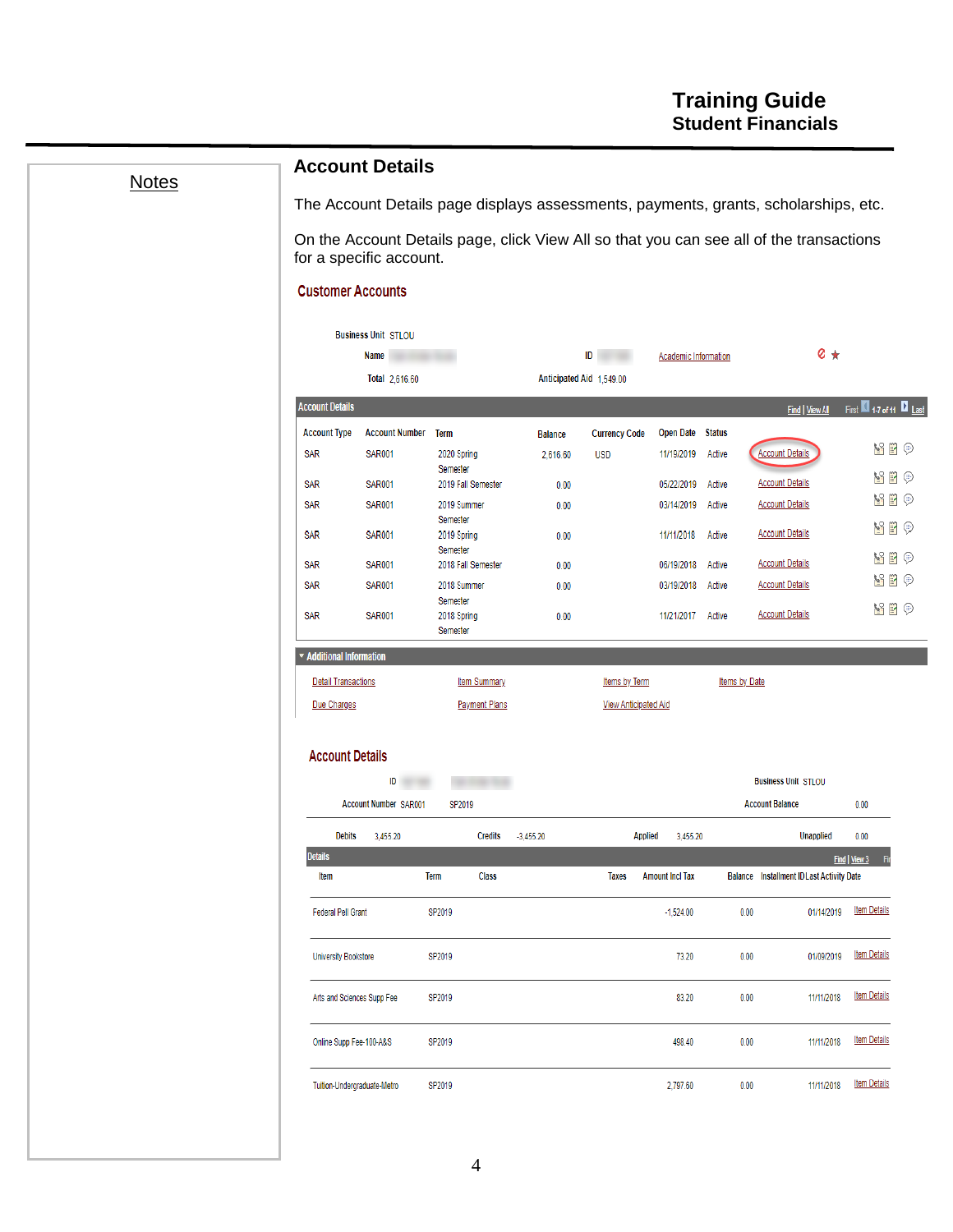## **Training Guide Student Financials**

The **Amount Inc. Tax** column is the full amount of the charge or payment. To determine what is still owed for any term, view the **Balance** column.



While still on the **Account Details** page, you can click on **Item Details** to see the charge details in the middle of the page and the payments made to that charge at the bottom. See below.

|                                    | <b>Account Details</b>                             |                                   |                                       |                             |                          |                            |       |                                                  |                                        |
|------------------------------------|----------------------------------------------------|-----------------------------------|---------------------------------------|-----------------------------|--------------------------|----------------------------|-------|--------------------------------------------------|----------------------------------------|
|                                    | ID                                                 |                                   |                                       |                             |                          |                            |       | <b>Business Unit STLOU</b>                       |                                        |
|                                    | <b>Account Number SAR001</b>                       |                                   | SP2019                                |                             |                          |                            |       | <b>Account Balance</b>                           | 0.00                                   |
|                                    | <b>Debits</b><br>3.455.20                          |                                   | <b>Credits</b>                        | $-3.455.20$                 |                          | <b>Applied</b><br>3.455.20 |       | <b>Unapplied</b>                                 | 0.00                                   |
| <b>Details</b>                     |                                                    |                                   |                                       |                             |                          |                            |       |                                                  | First 1410 of 10 2 La<br>Find   View 3 |
| Item                               |                                                    | Term                              | <b>Class</b>                          |                             | <b>Taxes</b>             | <b>Amount Incl Tax</b>     |       | <b>Balance</b> Installment ID Last Activity Date |                                        |
|                                    | <b>University Bookstore</b>                        | SP2019                            |                                       |                             |                          | 73.20                      | 0.00  | 01/09/2019                                       | <b>Item Details</b>                    |
|                                    | Employee Tuit Assist Pgm                           | SP2019                            |                                       |                             |                          | $-1.900.80$                | 0.00  | 12/05/2018                                       | <b>Item Details</b>                    |
|                                    | Tuition-Undergraduate-Metro<br><b>Item Details</b> | SP2019                            |                                       |                             |                          | 2 797 60                   | 0.00  | 11/11/2018                                       | <b>Item Details</b>                    |
|                                    |                                                    | ID<br>Item Number 000000000000072 |                                       | <b>University Bookstore</b> |                          |                            |       | <b>Business Unit STLOU</b>                       |                                        |
|                                    |                                                    | <b>Item Amount</b>                | 73.20                                 |                             | <b>Applied Amount</b>    |                            | 73.20 | <b>Balance</b>                                   | 0.00                                   |
|                                    |                                                    |                                   | Reference Number BK8.1.837.0520.18636 |                             |                          |                            |       | Item Type 040600000201                           |                                        |
| <b>Line Details</b>                |                                                    |                                   |                                       |                             |                          |                            |       | <b>Find   View All</b>                           | First 1 of 1 Last                      |
| Line<br><b>Num</b>                 | <b>Posted</b>                                      | <b>Effective</b>                  | <b>Billed</b>                         | Due                         | <b>GL Posted</b>         | <b>Reference Number</b>    |       |                                                  | <b>Amount</b>                          |
| 1                                  | 01/09/2019                                         | 01/09/2019                        | 01/09/2019                            | 02/01/2019                  | 01/09/2019<br>11:55:04PM | BK8.1.837.0520.18636       |       |                                                  | 73.20                                  |
|                                    |                                                    |                                   |                                       |                             |                          |                            |       |                                                  |                                        |
|                                    | Payments paying this Charge                        |                                   |                                       |                             |                          |                            |       |                                                  |                                        |
|                                    |                                                    |                                   |                                       |                             |                          |                            |       | <b>Find   View All</b>                           | First 1 of 1 Last                      |
| <b>Details</b><br><b>Item Type</b> |                                                    |                                   | <b>Account Number</b>                 |                             | <b>Item Term</b>         |                            | Date  |                                                  | <b>Amount</b>                          |

Return

**Notes**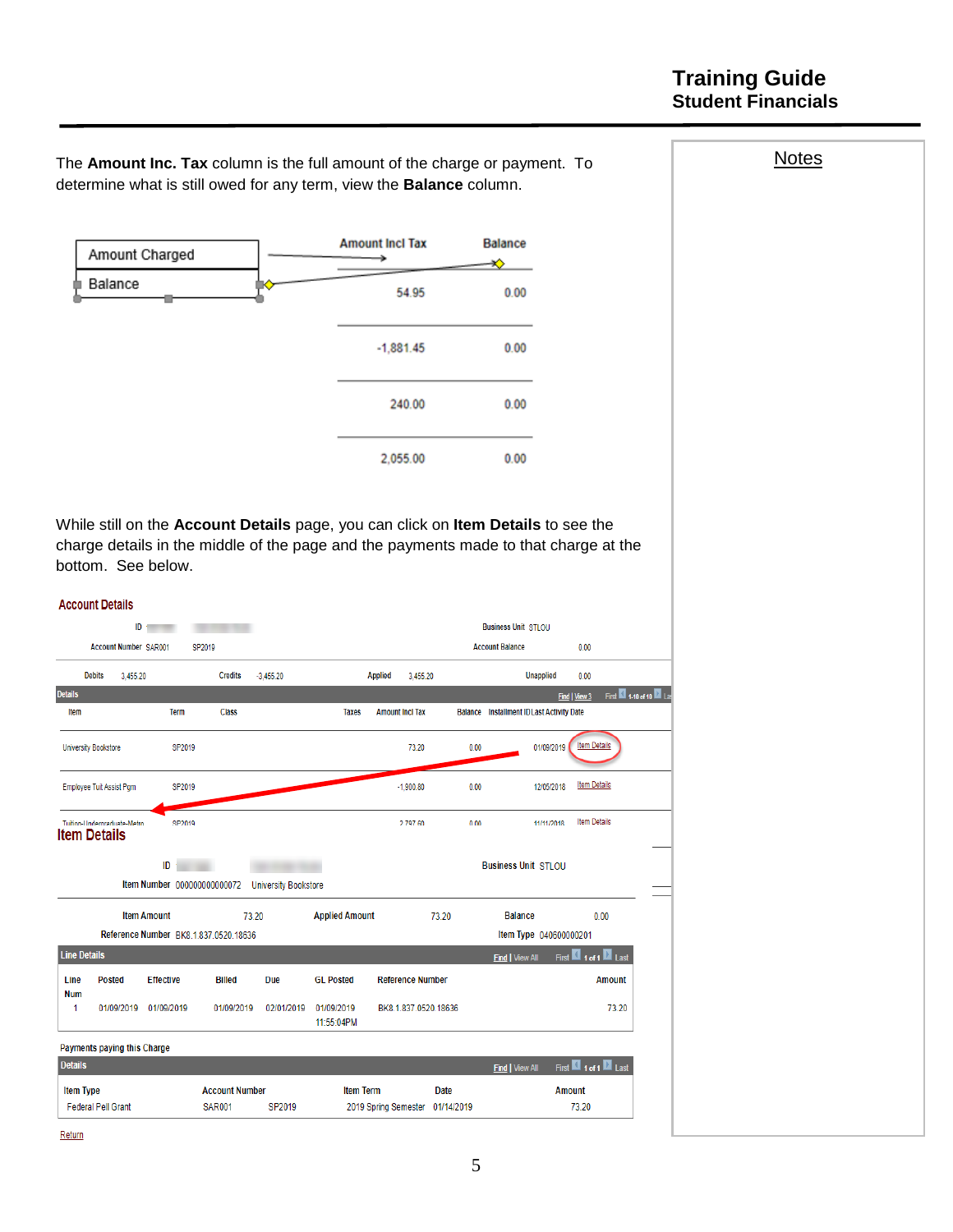# **Notes**

**Receipt Details** will show the date, payment type and amount of the chosen receipt.

| <b>Debits</b>               | 3,395.44                                                                         |             | <b>Credits</b> | $-3,395.44$                   |                | <b>Applied</b> | 3,395.44               |          | <b>Unapplied</b>                                          | 0.00                                          |
|-----------------------------|----------------------------------------------------------------------------------|-------------|----------------|-------------------------------|----------------|----------------|------------------------|----------|-----------------------------------------------------------|-----------------------------------------------|
| <b>Details</b>              |                                                                                  |             |                |                               |                |                |                        |          |                                                           | First 1411 of 11 2 Last<br>Find   View 3      |
| ltem                        |                                                                                  | <b>Term</b> | <b>Class</b>   |                               | <b>Taxes</b>   |                | <b>Amount Incl Tax</b> |          | <b>Balance</b> Installment ID Last Activity Date          |                                               |
| eCheck Payment              |                                                                                  | SP2018      |                |                               |                |                | $-32.99$               | 0.00     | 03/02/2018                                                | <b>Item Details</b>                           |
| Payment -In Office - Debit  |                                                                                  | SP2018      |                |                               |                |                | $-1.00$                | 0.00     | 02/08/2018<br>7                                           | <b>Item Details</b><br><b>Receipt Details</b> |
| <b>University Bookstore</b> |                                                                                  | SP2018      |                |                               |                |                | 33.99                  | 0.00     | 01/13/2018                                                | <b>Item Details</b>                           |
|                             | Cashier's Office MAIN<br>Business Date 06/20/2019<br>Transaction Date 06/20/2019 |             |                | Cashier's Office<br>Seq Num 7 | Time 2:04:39PM |                |                        |          | Cashier CHILIPWELIG<br>Register REG1<br>Total Amount 3.22 |                                               |
|                             | <b>Reference Nbr</b>                                                             |             |                |                               |                |                |                        |          | Including Tax 0.00                                        |                                               |
| <b>Target Details</b>       | <b>Invoice Number</b>                                                            |             |                |                               |                |                |                        |          |                                                           |                                               |
|                             | Target Key Refund check as Payment                                               |             |                |                               |                | Amount         |                        | 3.22 USD | <b>Find   View All</b><br><b>Authority</b>                | First 1 of 1 Last                             |
| <b>Tender Details</b>       |                                                                                  |             |                |                               |                |                |                        |          | <b>Find   View All</b>                                    | First 1 of 1 Last                             |
|                             | Tender Key Check                                                                 |             |                |                               |                | Amount         |                        | 3.22 USD |                                                           |                                               |
|                             | <b>Deposit ID</b>                                                                |             |                | <b>Tender Details</b>         |                |                |                        |          |                                                           |                                               |
|                             |                                                                                  |             |                |                               |                |                |                        |          |                                                           |                                               |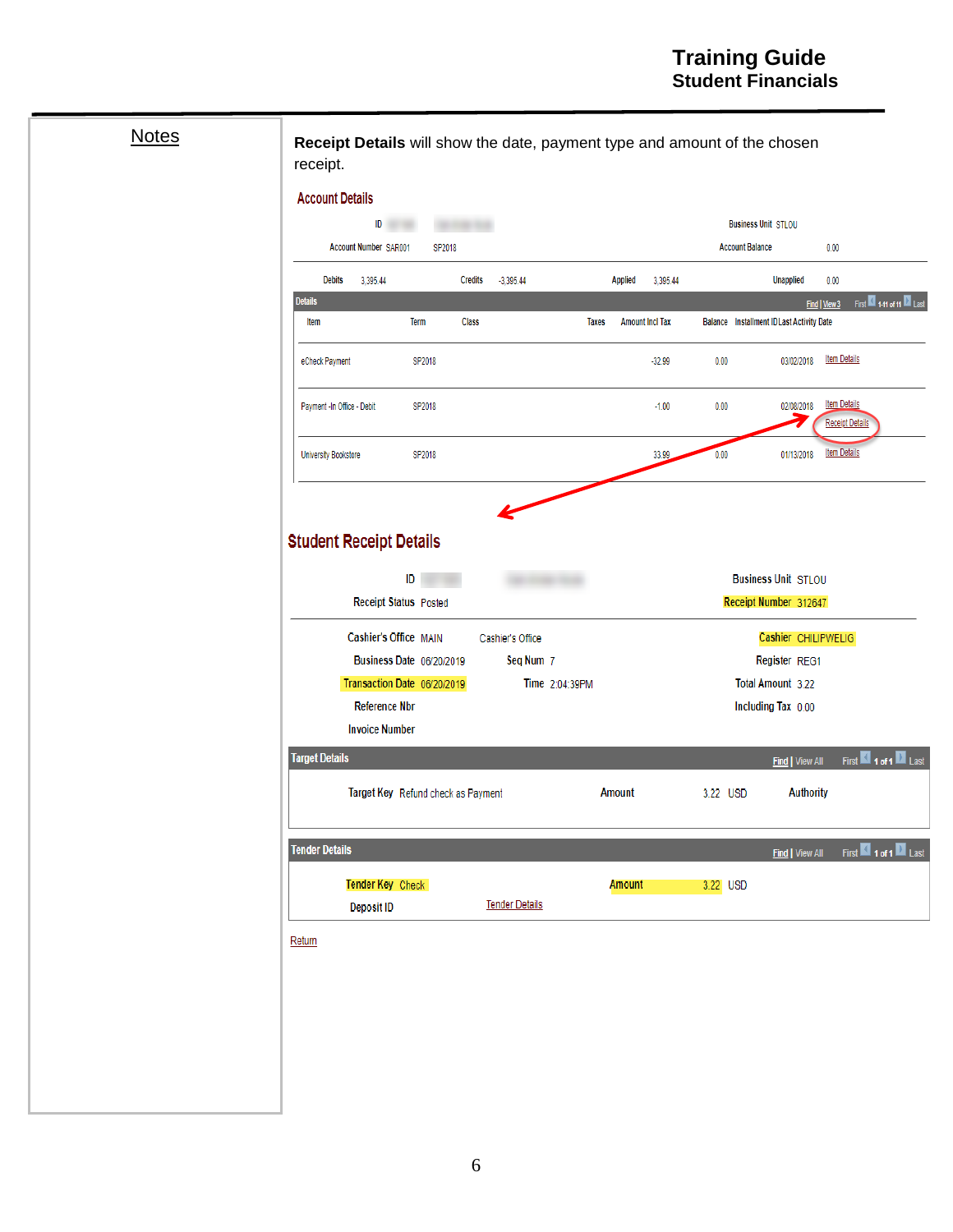| <b>Notes</b> |                                 | <b>Additional Details</b>                   |                          |                      |                                                                                      |                                          |                           |                      |
|--------------|---------------------------------|---------------------------------------------|--------------------------|----------------------|--------------------------------------------------------------------------------------|------------------------------------------|---------------------------|----------------------|
|              |                                 | student's term information in various ways. |                          |                      | At the bottom of the Customer Accounts page there are several links that display the |                                          |                           |                      |
|              |                                 |                                             |                          |                      | The Items by Date page displays the information in chronological order.              |                                          |                           |                      |
|              |                                 |                                             |                          |                      |                                                                                      |                                          |                           |                      |
|              | <b>* Additional Information</b> |                                             |                          |                      |                                                                                      |                                          |                           |                      |
|              | <b>Detail Transactions</b>      |                                             |                          | <b>Item Summary</b>  | <b>Items by Term</b>                                                                 | <b>Items by Date</b>                     |                           |                      |
|              | Due Charges                     |                                             |                          | <b>Payment Plans</b> | <b>View Anticipated Aid</b>                                                          |                                          |                           |                      |
|              | <b>AReturn to Search</b>        | <sup>+</sup> Previous in List               | + Next in List El Methy  |                      |                                                                                      |                                          |                           |                      |
|              | <b>Items By Date</b>            |                                             |                          |                      |                                                                                      |                                          |                           |                      |
|              |                                 | <b>Business Unit STLOU</b>                  |                          |                      |                                                                                      |                                          |                           |                      |
|              |                                 | ID                                          |                          |                      |                                                                                      |                                          |                           |                      |
|              |                                 |                                             |                          |                      |                                                                                      |                                          |                           |                      |
|              | <b>Sort Detail By</b>           |                                             |                          |                      |                                                                                      |                                          |                           |                      |
|              | <b>Posted Date</b>              |                                             |                          | Effective Date       | $\bigcirc$ Bill Date                                                                 |                                          | O Due Date                |                      |
|              |                                 |                                             |                          |                      |                                                                                      |                                          |                           |                      |
|              |                                 | From Date 01/01/1900                        |                          |                      | To Date 01/01/2100<br>Search                                                         |                                          |                           |                      |
|              | <b>Items by Date</b>            |                                             |                          |                      |                                                                                      |                                          | First 1-148 of 148 2 Last |                      |
|              | <b>Date Posted</b>              | <b>Item Effective</b>                       | <b>Billing Date</b>      | Due Date             | <b>Item Type</b>                                                                     | <b>Item Term</b>                         | <b>Amount</b>             | <b>Total</b>         |
|              | 11/19/2019                      | Date<br>11/19/2019                          |                          |                      | Tuition-Undergraduate-Metro                                                          | 2020 Spring Semester                     | 2,215.800                 | 2,215.80             |
|              | 11/19/2019                      | 11/19/2019                                  |                          |                      | Arts and Sciences Supp Fee                                                           | 2020 Spring Semester                     | 63.600                    | 2,279.40             |
|              | 11/19/2019                      | 11/19/2019                                  |                          |                      | <b>UMSL Illinois Waiver</b>                                                          | 2020 Spring Semester                     | $-36.600$                 | 2,242.80             |
|              | 11/19/2019                      | 11/19/2019                                  |                          |                      | Online Supp Fee-100-A&S                                                              | 2020 Spring Semester                     | 373.800                   | 2,616.60             |
|              | 08/16/2019                      | 08/16/2019                                  | 08/16/2019               | 09/10/2019           | Refund-Credit Balance                                                                | 2019 Summer Semester                     | 9.010                     | 2,625.61             |
|              | 08/16/2019                      | 08/16/2019                                  |                          |                      | <b>Federal Pell Grant</b>                                                            | 2019 Fall Semester                       | $-1,549.000$              | 1,076.61             |
|              | 08/16/2019                      | 08/16/2019                                  | 08/16/2019               | 09/10/2019           | Refund-Credit Balance                                                                | 2019 Fall Semester                       | 879.130                   | 1,955.74             |
|              | 08/15/2019                      | 08/15/2019                                  | 08/16/2019               | 09/10/2019           | <b>University Bookstore</b>                                                          | 2019 Fall Semester                       | $-125.800$                | 1,829.94             |
|              | 08/09/2019                      | 08/09/2019                                  | 08/16/2019               | 09/10/2019           | <b>University Bookstore</b>                                                          | 2019 Fall Semester                       | 35.920                    | 1,865.86             |
|              | 08/06/2019                      | 08/06/2019                                  | 08/16/2019               | 09/10/2019           | <b>University Bookstore</b>                                                          | 2019 Fall Semester                       | 125.800                   | 1,991.66             |
|              | 06/20/2019                      | 06/20/2019                                  |                          |                      | Payment - Returned Refund                                                            | 2019 Summer Semester                     | $-3.220$                  | 1,988.44             |
|              | 06/18/2019                      | 06/18/2019                                  | 06/18/2019               | 07/10/2019           | Refund-Send to Cashiers                                                              | 2019 Summer Semester                     | 2.220                     | 1,990.66             |
|              | 06/13/2019<br>06/13/2019        | 06/13/2019                                  | 07/17/2019<br>07/17/2019 | 08/10/2019           | E-Credit Card Refund                                                                 | 2019 Fall Semester<br>2019 Fall Semester | 6.250<br>1.000            | 1,996.91<br>1,997.91 |
|              |                                 | 06/13/2019                                  |                          | 08/10/2019           | Refund-Credit Balance                                                                |                                          |                           |                      |
|              |                                 |                                             |                          |                      |                                                                                      |                                          |                           |                      |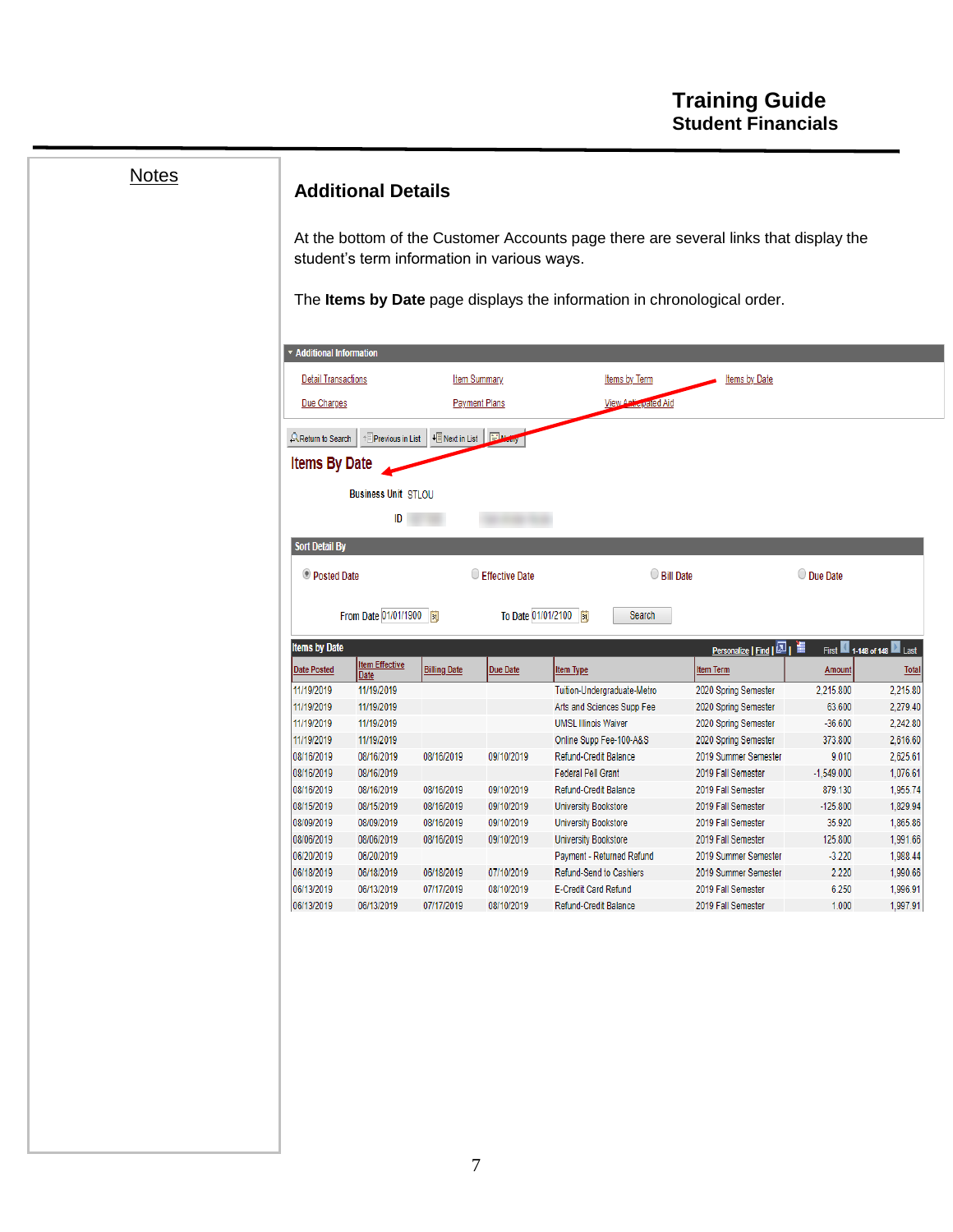**The March M** 

## **View Anticipated Aid**

The aid the student has accepted for the term you are viewing will be shown here:

| Additional Information                                                                   |                      |                             |               |
|------------------------------------------------------------------------------------------|----------------------|-----------------------------|---------------|
| <b>Detail Transactions</b>                                                               | <b>Item Summary</b>  | <b>Items by Term</b>        | Items by Date |
| Due Charges                                                                              | <b>Payment Plans</b> | <b>View Anticipated Aid</b> |               |
| contract the contract of the contract of the contract of the contract of the contract of |                      |                             |               |

# **Anticipated Aid Details**

|           |                              |             |                         |                 | rma               | riist l<br>.<br>l Last |
|-----------|------------------------------|-------------|-------------------------|-----------------|-------------------|------------------------|
| Term:     | 2020 Spring Semester         |             |                         |                 | <b>Term Total</b> | 3.472.00               |
|           |                              |             |                         |                 | Find   View All   | First 13 of 3 Last     |
| Item Type |                              | Career      | Date                    | <b>Apply Dt</b> | <b>Expire Dt</b>  | <b>Net Award</b>       |
|           | Direct Subsidized Loan 14D   | <b>UGRD</b> | 09/30/2019<br>4:31:09PM | 01/13/2020      | 03/13/2020        | 1.732.00               |
|           | Direct Unsubsidized Loan 14D | <b>UGRD</b> | 09/30/2019<br>4:31:09PM | 01/13/2020      | 03/13/2020        | 990.00                 |
|           | <b>Access Missouri Award</b> | <b>UGRD</b> | 09/30/2019<br>2:14:41PM | 01/10/2020      | 04/09/2020        | 750.00                 |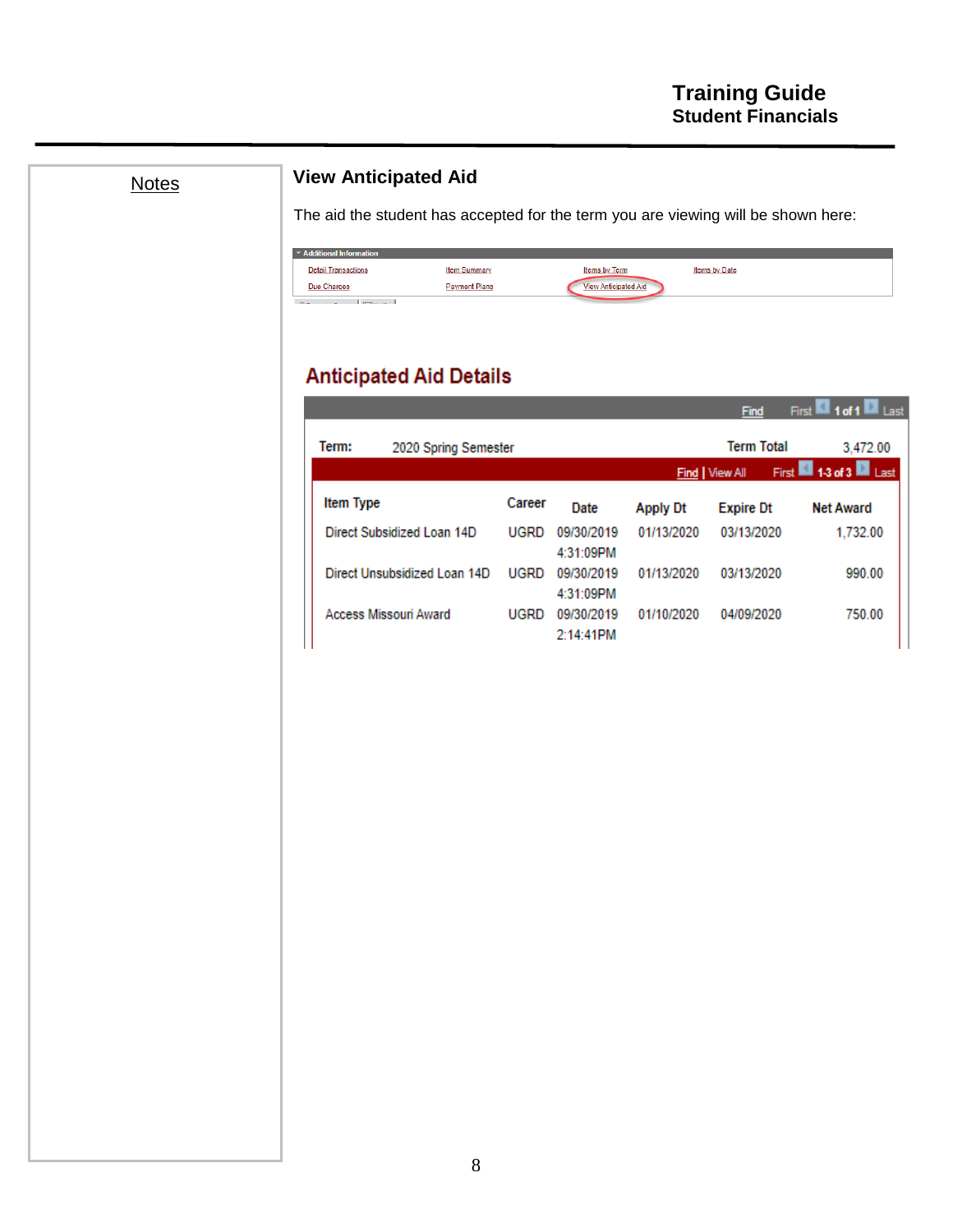### **Related Content**

Under the related content link in the upper right hand corner of the Customer Accounts page, there are several short cuts that you should become familiar with as they provide a quick way to get to various helpful queries.

|            |                        | <b>University of Missouri-St. Louis</b><br><b>MyView@UMSL</b> |                                |                |                          |                             |               |                                    | Add<br>Home<br>About MyView   Admissions   Registration & Records   Cashier's Office |
|------------|------------------------|---------------------------------------------------------------|--------------------------------|----------------|--------------------------|-----------------------------|---------------|------------------------------------|--------------------------------------------------------------------------------------|
| Favorites  | Main Menu >            | <b>Student Financials</b>                                     | <b>View Customer Accounts</b>  |                |                          |                             |               |                                    |                                                                                      |
|            |                        | <b>Customer Accounts</b>                                      |                                |                |                          |                             |               |                                    | New Window   Hel<br>Related Content -<br><b>AAA Access</b>                           |
|            |                        |                                                               |                                |                |                          |                             |               |                                    | <b>FERPA for SF</b>                                                                  |
|            |                        | <b>Business Unit STLOU</b>                                    |                                |                |                          |                             |               |                                    | Prom Note                                                                            |
|            |                        | <b>Name</b>                                                   |                                |                | ID                       | <b>Academic Information</b> |               | $\otimes$ $\star$                  | MyView WriteOffs Only                                                                |
|            |                        | Total 2,616.60                                                |                                |                | Anticipated Aid 1,549.00 |                             |               |                                    | Comm                                                                                 |
|            | <b>Account Details</b> |                                                               |                                |                |                          |                             |               | <b>Find   View All</b>             | UM Message                                                                           |
|            | <b>Account Type</b>    | <b>Account Number</b>                                         | <b>Term</b>                    | <b>Balance</b> | <b>Currency Code</b>     | <b>Open Date</b>            | <b>Status</b> |                                    | Grades                                                                               |
| <b>SAR</b> |                        | <b>SAR001</b>                                                 | 2020 Spring                    | 2,616.60       | <b>USD</b>               | 11/19/2019                  | Active        | <b>Account Details</b>             | Photo                                                                                |
| <b>SAR</b> |                        | <b>SAR001</b>                                                 | Semester<br>2019 Fall Semester |                |                          | 05/22/2019                  | Active        | <b>Account Details</b>             | <b>Student Financial History</b>                                                     |
|            |                        |                                                               |                                | 0.00           |                          |                             |               |                                    |                                                                                      |
| <b>SAR</b> |                        | <b>SAR001</b>                                                 | 2019 Summer                    | 0.00           |                          | 03/14/2019                  | Active        | <b>Account Details</b>             | <b>Bookstore Details</b>                                                             |
| <b>SAR</b> |                        | <b>SAR001</b>                                                 | Semester<br>2019 Spring        | 0.00           |                          | 11/11/2018                  | Active        | <b>Account Details</b>             | 四四平                                                                                  |
|            |                        |                                                               | Semester                       |                |                          |                             |               | $\overline{\phantom{0}}$<br>$\sim$ | $\mathbb{R}$ $\mathbb{R}$ $\odot$                                                    |